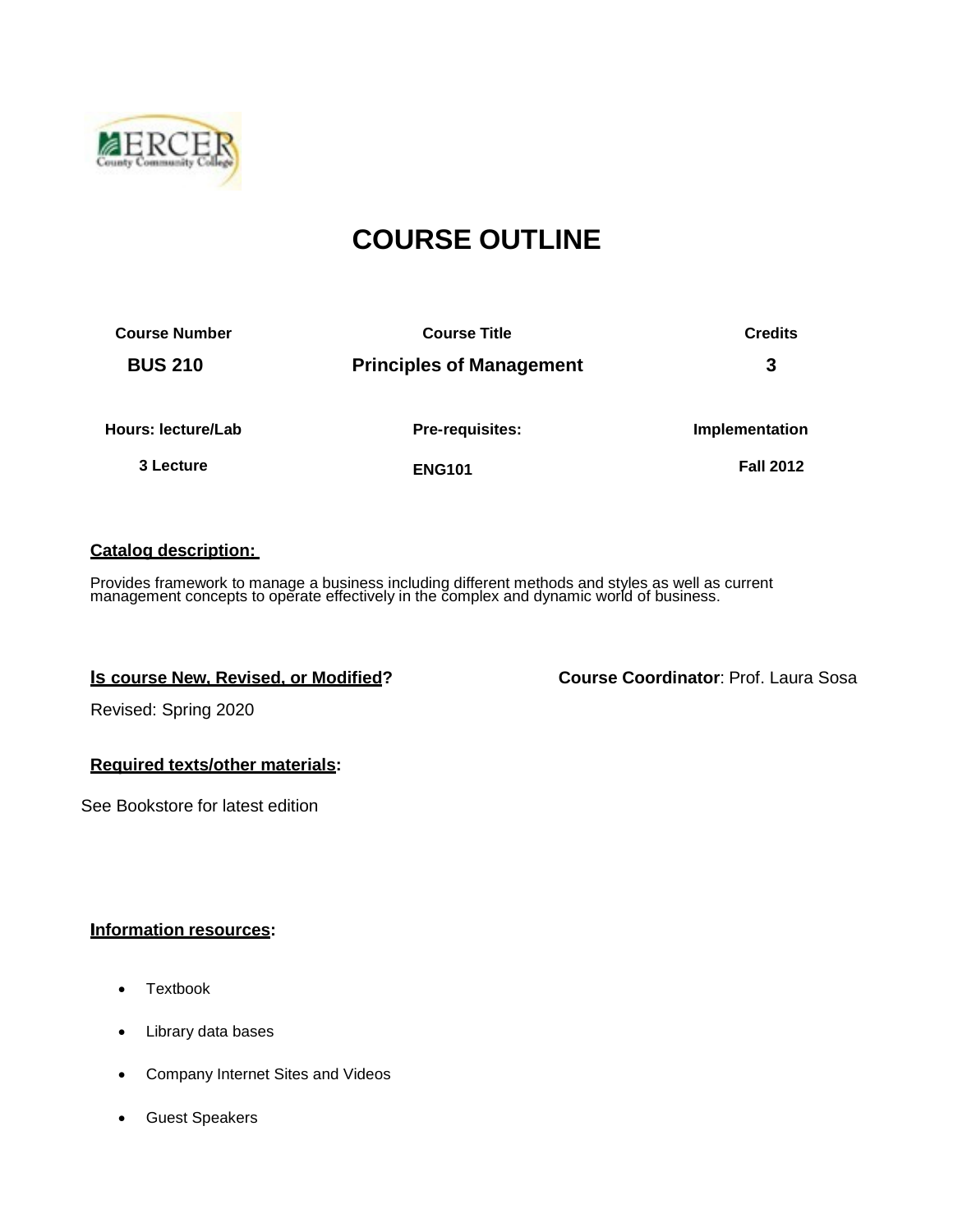#### **Other learning resources: NA**

#### **Course Competencies/Goals (=CC):**

#### *The student will be able to:*

- 1. Define management, management functions, management roles, and the different levels of management. (Gen Ed Goal 1; Core Skill A)
- 2. Discuss the evolution of management and identify the theorists that have contributed to each of the schools of management. (Gen Ed Goal 1; Core Skills A and B)
- 3. Discuss ethical issues and the importance and degrees of social responsibility (Gen Goals 1 and 9; Core Skill A, B, C)
- 4. Explain the importance of planning, the framework of plans, types of plans, and the planning process. (Gen Ed Goal 1; Core Skill A and B)
- 5. Identify an approach to decision making dependent on the issue (Gen Ed Goal 1; Core Skill A and B)
- 6. Discuss the process of organizing and why different organizations adopt different approaches to structuring their operations. (Gen Ed Goal 1; Core Skill A and B)
- 7. Distinguish between various leadership styles and its impact on motivation and team building. (Gen Ed Goal 1; Core Skill A and B)
- 8. Apply differing communication strategies in leadership roles.(Gen Ed Goal 1; Core Skill A and B)
- 9. Explain the different aspects of the principles and theories of control. (Gen Ed Goal 1 and 2; Core Skill A and B)
- 10.Explain the components of human resource management and the importance of diversity in staffing organizations. (Gen Ed Goals 1 and 8; Core Skills A, B, G)
- 11. Discuss the recent trends affecting businesses in global markets, the nature of the international business environment, the nature of multinational corporations, and issues unique to international management. (Gen Ed Goals 1 and 8; Core Skills A, B, G)

#### **Course-specific General Education Knowledge Goals and Core Skills.**

#### **General Education Knowledge Goals**

**Goal 1. Communication.** Students will communicate effectively in both speech and writing.

**Goal 2. Mathematics.** Students will use appropriate mathematical and statistical concepts and operations to interpret data and to solve problems.

**Goal 4. Technology.** Students will use computer systems or other appropriate forms of technology to achieve educational and personal goals.

**Goal 8. Diversity.** Students will understand the importance of a global perspective and culturally diverse peoples. **Goal 9. Ethical Reasoning and Action.** Students will understand ethical issues and situations.

#### **MCCC Core Skills**

**Goal A. Written and Oral Communication in English.** Students will communicate effectively in speech and writing, and demonstrate proficiency in reading.

**Goal B. Critical Thinking and Problem-solving.** Students will use critical thinking and problem solving skills in analyzing information.

**Goal C. Ethical Decision-Making.** Students will recognize, analyze and assess ethical issues and situations. **Goal D. Information Literacy.** Students will recognize when information is needed and have the knowledge and skills to locate, evaluate, and effectively use information for college level work.

**Goal E. Computer Literacy.** Students will use computers to access, analyze or present information, solve problems, and communicate with others.

**Goal G. Intra-Cultural and Inter-Cultural Responsibility.** Students will demonstrate an awareness of the responsibilities of intelligent citizenship in a diverse and pluralistic society, and will demonstrate cultural, global, and environmental awareness.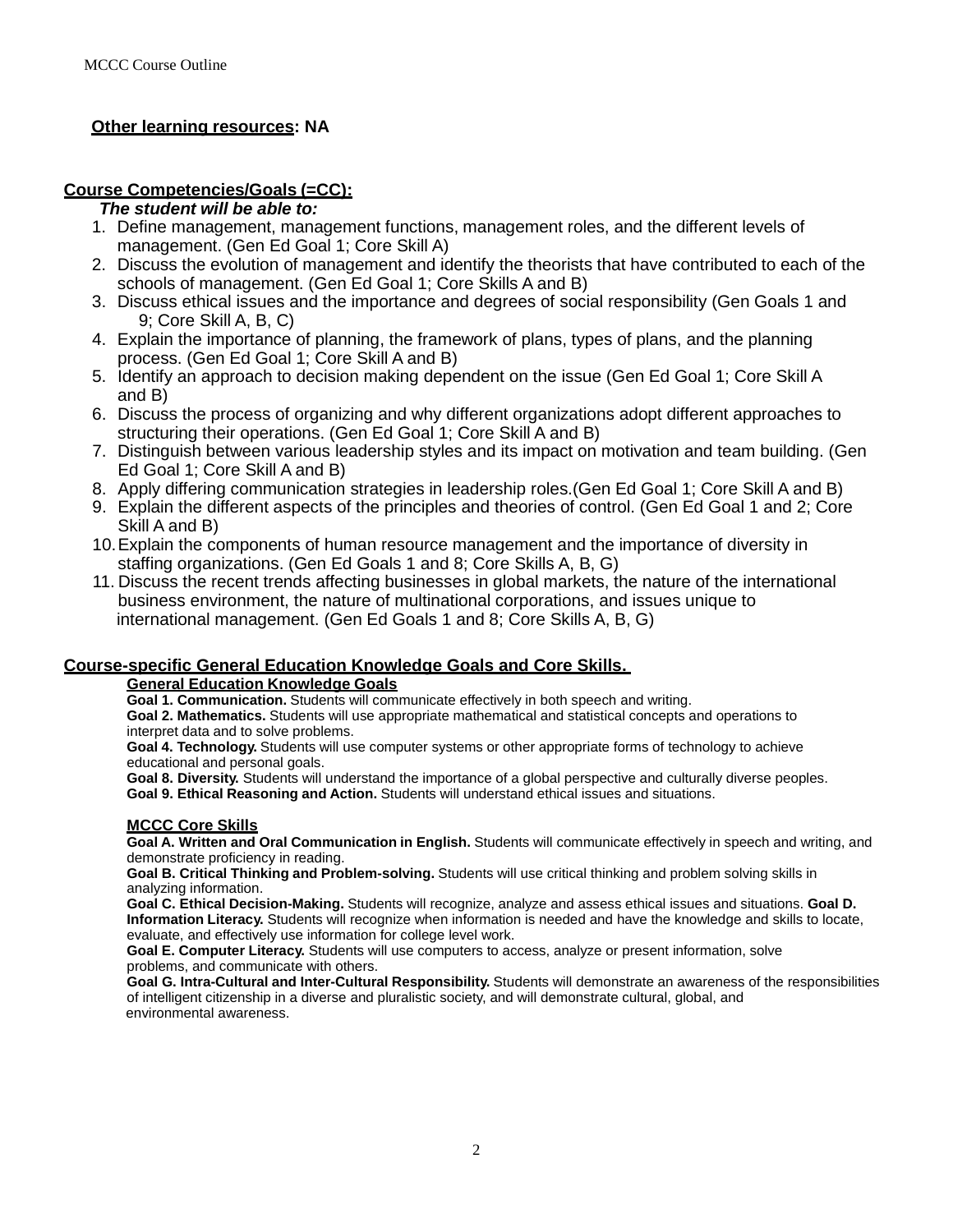#### **Unit I Management Concepts** *Learning Objectives*

- **The student will be able to...**<br>• Define management, the needs managers must address, management levels, management functions, management roles, and management skills.(CC #1)
- Discuss the evolution of management and identify contributing theorists to each of the schools of
- management. (CC#2)<br>
 Discuss ethical conduct, ethical dilemmas, and guidelines for managing ethically. (CC #3)<br>
 Explain the nature and approaches of social responsibility. (CC#2)<br>
 Explain the principles of TQM and re-
- 
- 
- (CC#2).

# **Unit II Planning and Decision Making** *Learning Objectives*

- Explain how an organization acts as an open system within the context of its internal and
- 
- external environments.(CC#4)<br>
 Explain the relationship between planning and all other management functions (CC#4)<br>
 Explain the importance of planning, the framework for plans, types and uses of plans, the<br>
planning pro
- Explain the nature of strategic management, elements of strategic planning, levels of strategic
- 
- planning, and the strategic planning process (CC#4)<br>
 List the steps for decision making. (CC#5)<br>
 Discuss the decision making climate and the various influences on the manager's problem-<br>
solving efforts. (CC#5)
- Discuss the value of group decision making and explain the techniques of group decision making. (CC#5)

# **Unit III Organizing**

## *Learning Objectives*

- *The student will be able to...*<br>• Link the Planning function to the Organizing function in management (CC#6)
- 
- Explain the span of control and its influence on organizing decisions (CC #6)<br>• Explain the organizing process and why different organizations adopt different approaches to
- 
- structuring their organization (CC #6)<br>
 Differentiate between line, staff and functional authority as well as delegation of authority (CC#6)<br>
 Discuss organizational design, objectives, contingency factors affecting org
- 
- Explain the manifestation of organizational cultures and subcultures (CC#6)<br>• Define nature of change, managing and implementing change, and the concept of organizational development (CC#6)

# **Unit IV Leading**

# *Learning Objectives*

- **The student will be able to...** Define leadership and common traits of leaders (CC#7)
- 
- 
- Explain the association between leadership, power and authority (CC#7)<br>• Explain historical and modern theories of leadership (CC#7)<br>• Define motivation and identify the most relevant theories and motivational challenges
-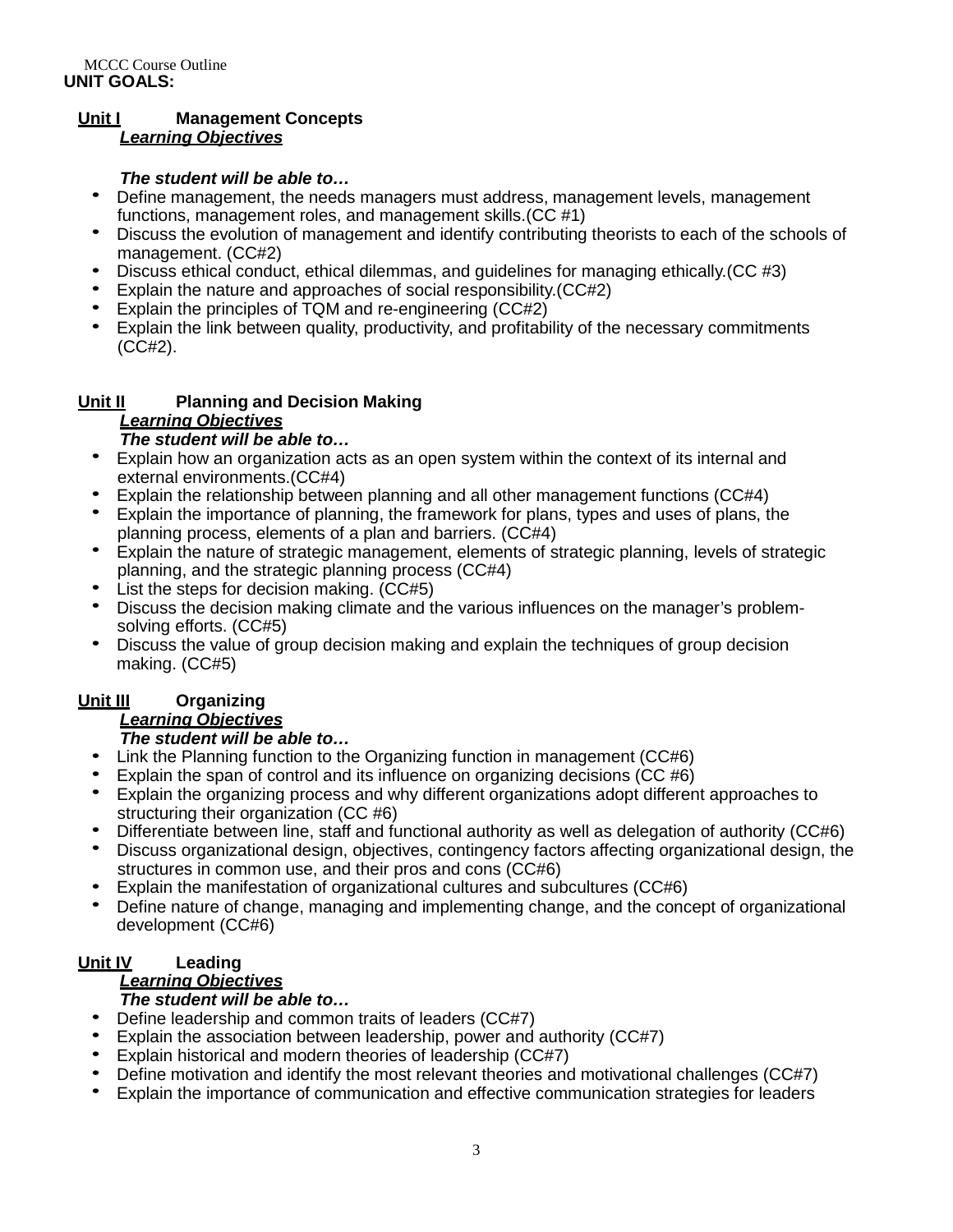MCCC Course Outline

#### **Unit V Controlling** *Learning Objectives*

- *The student will be able to...*<br>• Explain information flow and how it can be managed in organizations (CC#9)
- Identify the control process, the types of controls, characteristics of effective controls and how to
- make controls effective (CC#9)<br>
 Provide examples of financial, budget, market, and human resource controls (CC#9)<br>
 Calculate common financial and operational controls (CC#9)
- 

# **Unit VI Human Resource Management** *Learning Objectives*

- 
- *The student will be able to...*<br>Explain the components of human resource management (CC#10).
- Explain the components of human resource management (CC#10).<br>• Explain the sociocultural and legal influences that affect all phases of the staffing process (CC#10) • Define diversity and explain the importance of valuing diversity in an organization.(CC#10)
- 

# **Unit VII International Management**

# *Learning Objectives*

- *The student will be able to…* Discuss the trends affecting business in global markets, the nature of the international business
- environment and the nature of managing in a multinational corporation (CC#11) Explain each management function as it applies to an international operation and environment (CC#11)

#### **Evaluation of Student Learning.**

Achievement of the course competencies will be evaluated through the use of the following tools:

- Multiple choice exams assessing the student's understanding and application of key terminology and management practices. (Core Comp # 1-11)
- Individual and group projects (including casework and readings) assessing the students ability to apply academic material to real world cases. (Core Comp # 1-11)
- A final cumulative project assessing the student's ability to synthesize all functions of management to real world situations. (Core Comp #1-11)

## **Fiinal Grades will be assessed based upon:**

2-3 exams: 60% HW/Casework – 20% Team Final Project – 10% Student Final Project - 10%

## **Academic Integrity Statement:**

Mercer County Community College is committed to Academic Integrity -- the honest, fair and continuing pursuit of knowledge, free from fraud or deception. This implies that students are expected to be responsible for their own work, and that faculty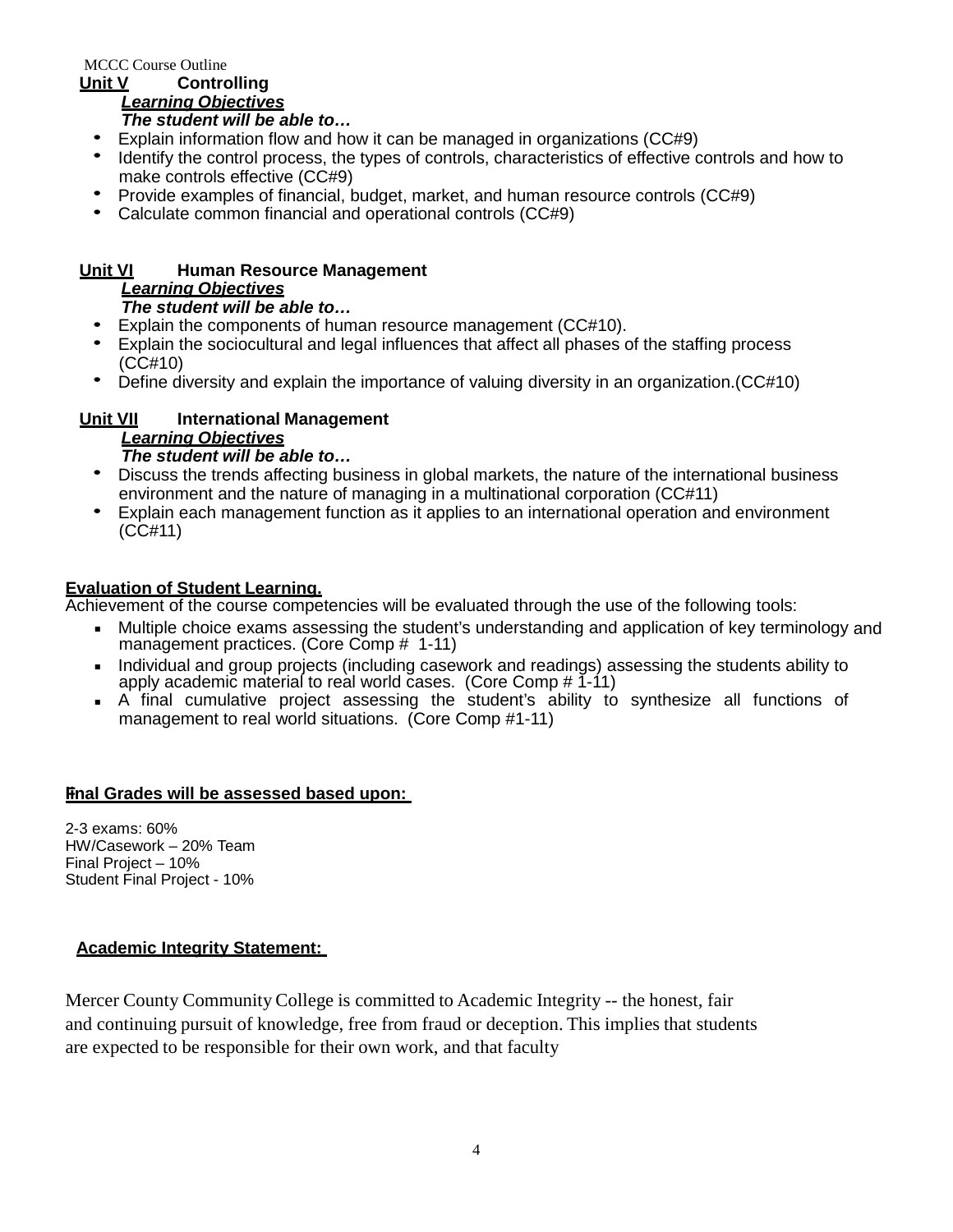and academic support services staff members will take reasonable precautions to prevent the opportunity for academic dishonesty.

The college recognizes the following general categories of violations of Academic Integrity, with representative examples of each. Academic Integrity is violated whenever a student:

#### **A. Uses or obtains unauthorized assistance in any academic work.**

• copying from another student's exam.

• using notes, books, electronic devices or other aids of any kind during an exam when prohibited.

• stealing an exam or possessing a stolen copy of an exam.

## **B. Gives fraudulent assistance to another student.**

• completing a graded academic activity or taking an exam for someone else.

• giving answers to or sharing answers with another student before, during or after an exam or other graded academic activity.

• sharing answers during an exam by using a system of signals.

#### **C. Knowingly represents the work of others as his/her own, or represents previously completed academic work as current.**

• submitting a paper or other academic work for credit which includes words, ideas, data or creative work of others without acknowledging the source.

• using another author's words without enclosing them in quotation marks, without paraphrasing them or without citing the source appropriately.

• presenting another individual's work as one's own.

• submitting the same paper or academic assignment to another class without the permission of the instructor.

• falsifying bibliographic entries.

• submitting any academic assignment which contains falsified or fabricated data or results.

## **D. Inappropriately or unethically uses technological means to gain academic advantage.**

• inappropriately or unethically acquiring material via the Internet or by any other means.

• using any electronic or hidden devices for communication during an exam. Each instructor and academic support service area is authorized to establish specific guidelines consistent with this policy.

## **Consequences for Violations of Academic Integrity**

For a single violation, the faculty member will determine the course of action to be followed. This may include assigning a lower grade on the assignment, assigning a